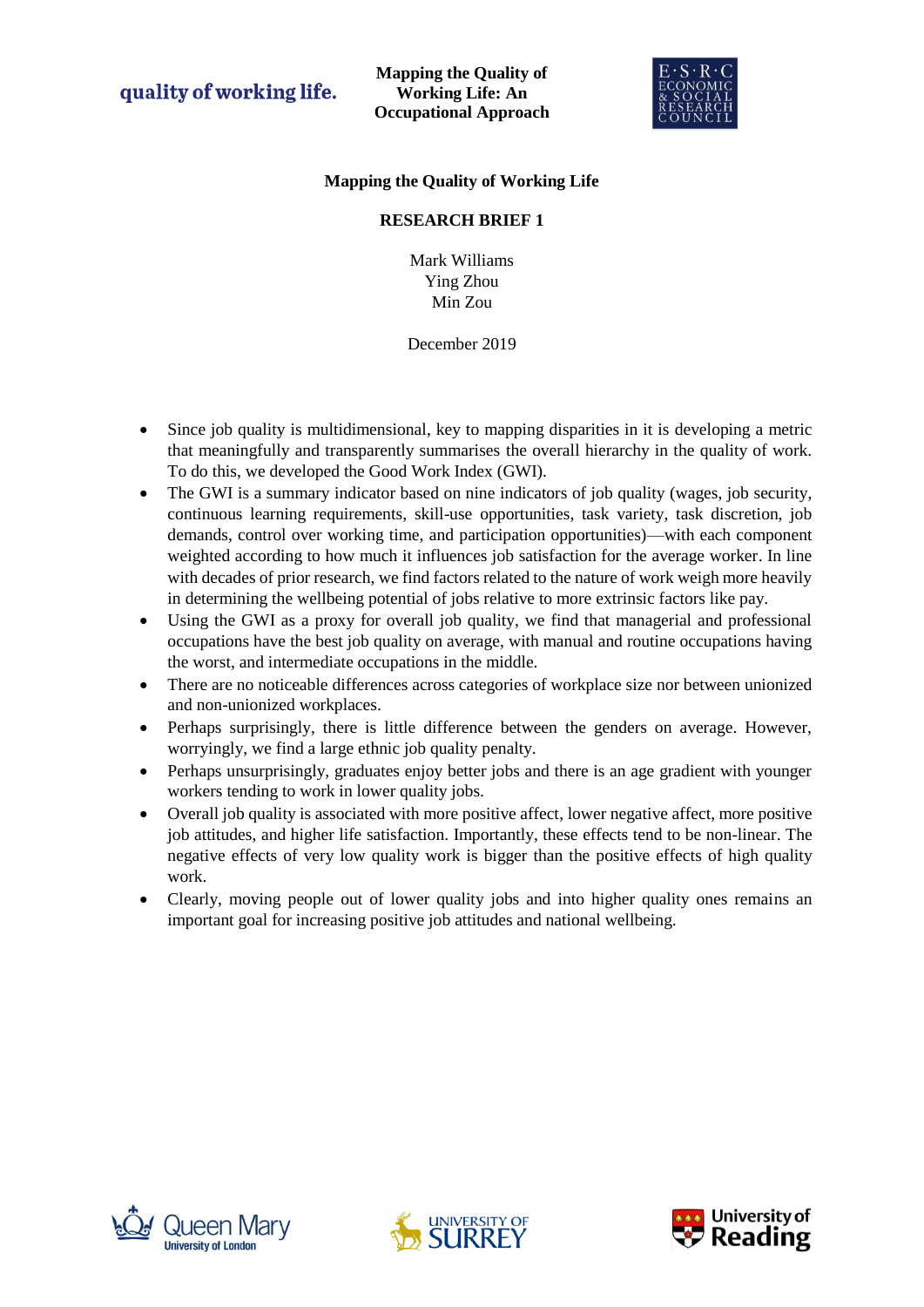#### *Identifying the ingredients of Good Work*

The purpose of our ESRC project 'Mapping the Quality of Working Life: An Occupational Approach' is to develop new ways of conceptualising, presenting, and identifying disparities in the quality of work, focusing on the occupational dimension—using existing secondary data. Key to this is to develop a metric to obtain an overall hierarchy in the quality of work. To do this, we developed what we term the Good Work Index (GWI). As well as eliminating low-paid and precarious work, we believe a key aim of government and workplace policy should be to increase the wellbeing potential of work. We therefore chose to include several indicators relating to more intrinsic features of work (e.g., job control, job demands, etc.) since occupational disparities in more extrinsic features of work (e.g., pay, insecurity) are well-known. Moreover, evidence suggests intrinsic features of work are most critical to wellbeing, as well as what workers themselves report them as being important. For these reasons and item availability in the Skills and Employment Surveys (SES), the main data source the first phase of our research draws upon, we identified the following nine indicators to be included into our multidimensional definition of job quality:

- 1. Wages
- 2. Job security
- 3. Continuous learning
- 4. Skill-use opportunities
- 5. Task variety
- 6. Task discretion
- 7. Job demands
- 8. Control over working time
- 9. Participation opportunities

More information on the measurement of these and how they relate to those identified in Taylor Review can be found in the Appendix. All analyses in this brief come from the pooled 2006, 2012, and 2017 waves of the SES with sampling weights applied.

#### *Why index?*

A debate exists in how best to present job quality summary statistics. Some argue for a 'dashboard' approach that is considering the multiple dimensions simultaneously. The advantage of analysing different dimensions separately is that it provides a more nuanced picture. This is especially useful if one's goal is mapping changes over time as different indicators may move in different directions. Given our main goal is to explore stratification in the wellbeing potential of occupations, it is helpful for our purposes to have a single summary indicator to define an overall hierarchy along a theoretically meaningful metric that denotes wellbeing potential. Clearly, the solution to the debate about whether or not to index is to follow the one most appropriate to the research goal.

#### *How to weight?*

One perennial challenge to creating any index is how to weight the constituent components. A simple approach is to weight the constituent components equally. The disadvantage of this approach is that some components clearly matter more than others for wellbeing. Another solution is to decide *a priori* what the unequal weights are based upon prior knowledge and evidence. A disadvantage of this approach is the arbitrariness in deciding the precise weights—an important consideration given that any resultant metric will be sensitive to weighting choices. For our purposes, we weight according to how each dimension is associated with overall job satisfaction because we argue that wellbeing potential should be ultimately what underlies any definition of Good Work. In this way, dimensions that have the potential to affect job-related wellbeing more (whether positively or negatively) are more important to the index than those that have a more marginal effect. Specifically, we use the following equation:

### job satisfaction<sub>i</sub> =  $\beta_1$ job quality<sub>i1</sub> +  $\beta_2$ controls<sub>i2</sub>

Where *job quality<sub>i1</sub>* refers to a vector of the nine job quality indicators (standardised using z-scores) and  $controls_{i2}$  refer to a range of controls (survey year, gender, age, whether non-white ethnic group, whether have children, 11 UK regions, holding a degree-level qualification, whether part-time or full-time, whether selfemployed or an employee, whether on a temporary or permanent contract, whether their workplace is unionised,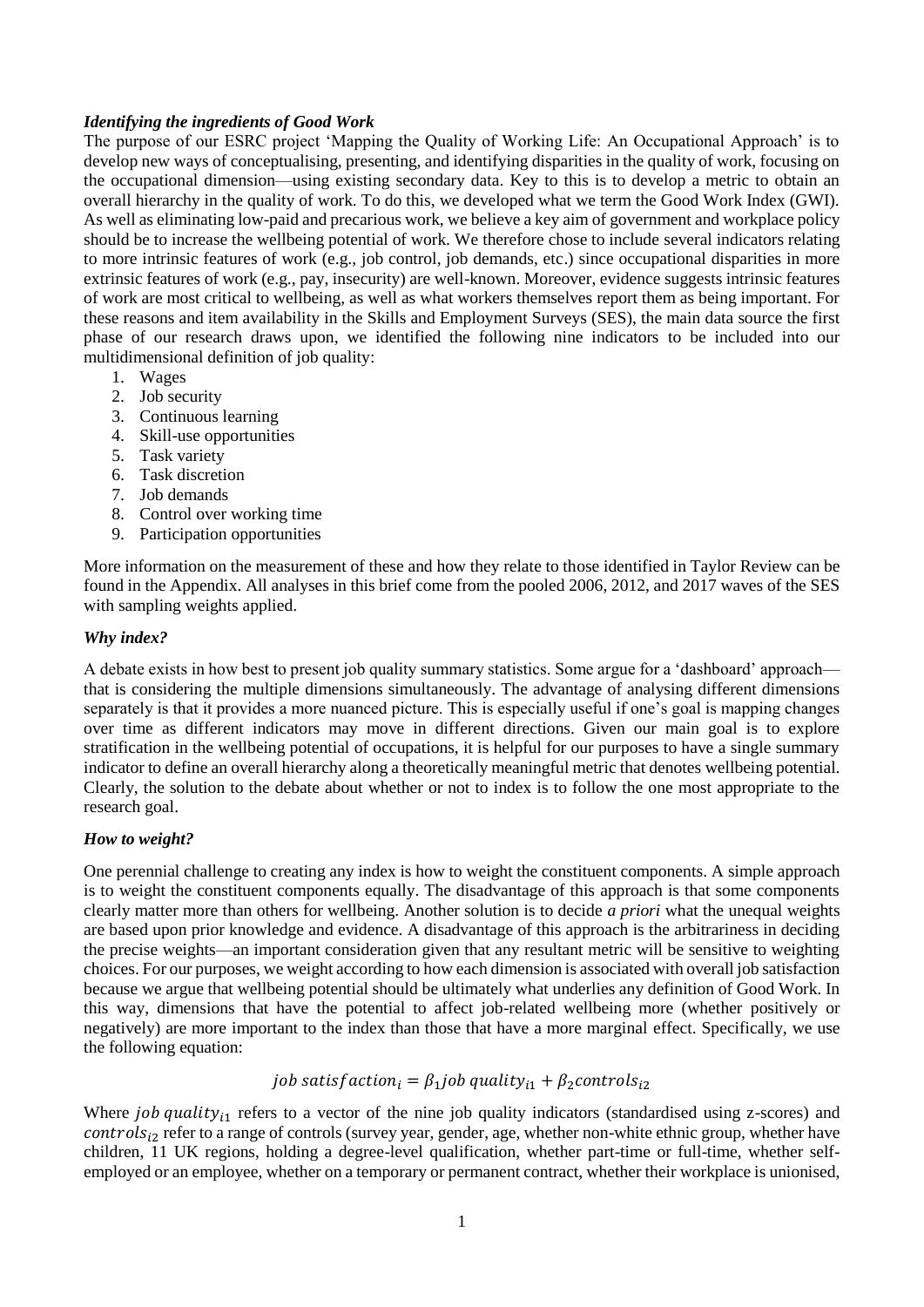three workplace size dummies, four industrial sector indicators, and 205 detailed occupational dummies).<sup>1</sup> Including the controls in this stage is important given that job quality and socio-demographic and work/workplace factors are all likely correlated. Not including them could lead to spurious correlations between job quality and job satisfaction. For instance, suppose that those with children are more likely to seek out jobs with a higher degree of control over working time but that people more satisfied with their job are also more likely to have children. Not considering whether someone has children or not would inflate the role of control over working time in predicting job satisfaction.

The nine job quality coefficients from this regression are then used as weights to calculate scores for each job quality indicator which is then summed for each respondent to calculate their overall Good Work Index score. The table below illustrates how these scores are calculated for two example jobs. The weights (the job quality βs from the regression) are assumed to be the same for everyone, based on further analysis (not shown) which shows there is not a great deal of difference in how job quality indicators relate to overall job satisfaction across groups. As can be seen, job 1 is higher-paid and more secure than job 2. However, it scores less well in all other dimensions apart from job demands and participation opportunities. Since job 2 scores better in other dimensions especially the critical (weightier) dimensions of skill-use, task variety, and task discretion, it scores better overall. That is, job 2 has a greater potential to for higher job satisfaction relative to job 1—irrespective of whether the specific holders of these jobs are actually satisfied with their jobs or not.

|                       | ß        | job quality $_{job\ 1}$ | job quality $_{job\ 2}$ | $\beta$ × job 1 | $\beta \times j$ ob 2 |
|-----------------------|----------|-------------------------|-------------------------|-----------------|-----------------------|
| Log hourly pay        | 0.002    | 3.458                   | 2.700                   | 0.007           | 0.005                 |
| Job security          | 0.143    | 6                       | 4                       | 0.858           | 0.572                 |
| Continuous learning   | 0.040    | 2                       | 3                       | 0.080           | 0.120                 |
| Skill-use             | 0.383    | $\overline{c}$          | 3                       | 0.766           | 1.149                 |
| Task variety          | 0.194    | 3                       | 4                       | 0.582           | 0.776                 |
| Task discretion       | 0.226    | 2                       | 3                       | 0.452           | 0.678                 |
| Job demands           | $-0.027$ | $\overline{c}$          |                         | $-0.054$        | $-0.027$              |
| Work time control     | 0.048    | 2                       | 3                       | 0.096           | 0.144                 |
| Participation         | 0.241    |                         | $\Omega$                | 0.241           | 0.000                 |
| opportunities         |          |                         |                         |                 |                       |
|                       |          |                         |                         |                 |                       |
| Good Work Index score |          |                         |                         | 3.028           | 3.417                 |

Table 1. Decomposing differences in overall job quality between two example jobs

The advantage of using the job quality coefficients as weights means there are no arbitrary decisions in deciding how important different job quality indicators are in constructing the index. Variants of this have been done before in prior research but are the exception rather than the norm. Given that the resulting GWI scores have no readily interpretable metric, we convert them into percentiles since our ultimate aim is to chart the hierarchy in occupational quality (see Research Brief 2).

We liken our approach to measures of inflation. Whereas inflation measures changes in the prices of a basket of goods and services weighted by how much the typical consumer spends across different categories, the GWI is based upon a common basket of job qualities, weighted by how much they potentially influence job-related wellbeing for the typical worker. In this way, it may plausibly be used to monitor job-level changes in overall job quality over time, much in the same way inflation measures changes in the cost of living. Furthermore, changes in average GWI scores can be decomposed into changes in the underlying quantities in the nine specific job quality indicators—much in the same way changes in inflation can be attributed to changes in prices of specific goods and services.

### *Where does Good Work happen and who does it?*

1

Having created the GWI, we briefly explore its correlates through OLS regressions. Taking what predicts GWI scores and work/workplace characteristics first, two main predictors of Good Work Index scores stand out. First, occupational class. There are large differences in the average scores between managerial and professional occupations and manual and routine occupations, while jobs in intermediate occupations (largely clerical and technical support occupations) are around the median on average. This quite clearly demonstrates occupational

<sup>&</sup>lt;sup>1</sup> These are recodes of SOC2000 4-digit occupations – recoded to ensure samples sizes of  $>10$  in each occupation cell in the pooled 2006, 2012, and 2017 SES waves.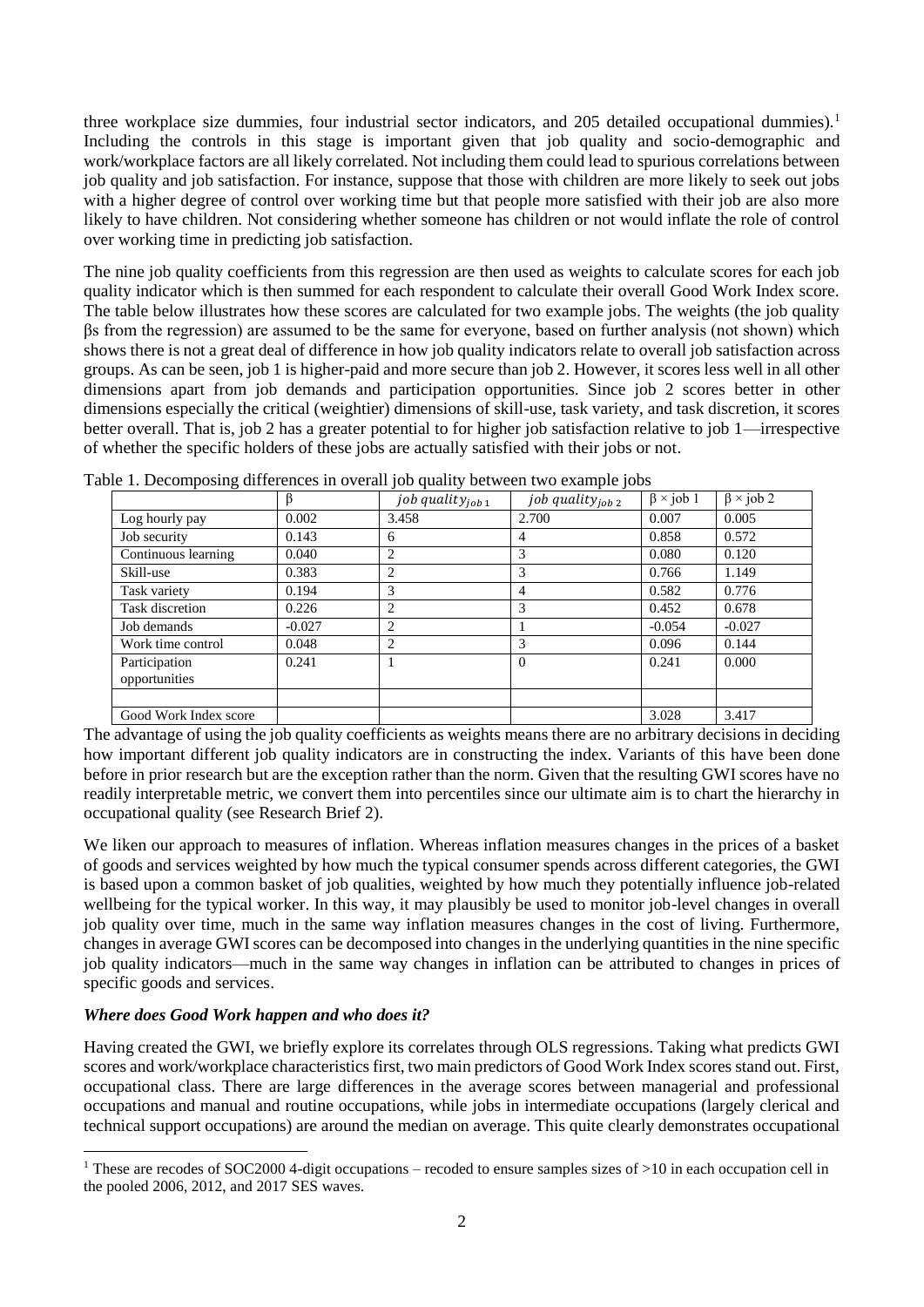position is a big determinant of Good Work disparities. Second, employment status. Having a temporary contract is associated with much poorer job quality. Being self-employed, is associated with much higher job quality. Part-time jobs are generally poorer than full-time ones, while those in the public sector are on average better than those in other sectors, whose job quality in turn is about average. Perhaps surprisingly, there are no noticeable differences across categories of workplace size nor between unionized and non-unionized workplaces net of the other factors. Turing to socio-demographic predictors, unsurprisingly, graduates enjoy better jobs and there is an age gradient with younger workers tending to work in lower quality jobs and graduates tend to have better job quality jobs. Perhaps surprisingly, there is little differences between the genders on average. However, there is a large ethnic penalty. Those identifying as belonging to non-white ethnic groups tend to occupy jobs with quality below the median on average. Interestingly, job quality in London is significantly below other regions, while in Wales is highest. Further analysis reveals this is because Londoners report lowest task variety and job security on average, while workers in Wales report the highest levels of skill-use.



# Figure 1. Predictors of overall job quality (GWI percentiles)

#### *Is Good Work good for you?*

Finally, we can use GWI scores as independent variables to predict various wellbeing outcomes net of the controls used above. Here we explore three outcomes and examine their relationship with GWI by using GWI decile (to explore non-linearities). These demonstrate that scoring higher on the GWI is associated with lower negative affect, higher positive affect, higher organisational commitment, greater discretionary effort, and higher life satisfaction. Overall, then, job quality as measured by the GWI is associated with better wellbeing measured in a few ways. What is especially revealing by both these figures is the effect is not linear. Those in the lowest decile (the poorest quality jobs) fare particularly worse even when compared to those in the decile just above, especially with respect to job attitudes and life satisfaction. Moving workers out of such jobs is clearly important for raising national wellbeing.



#### 3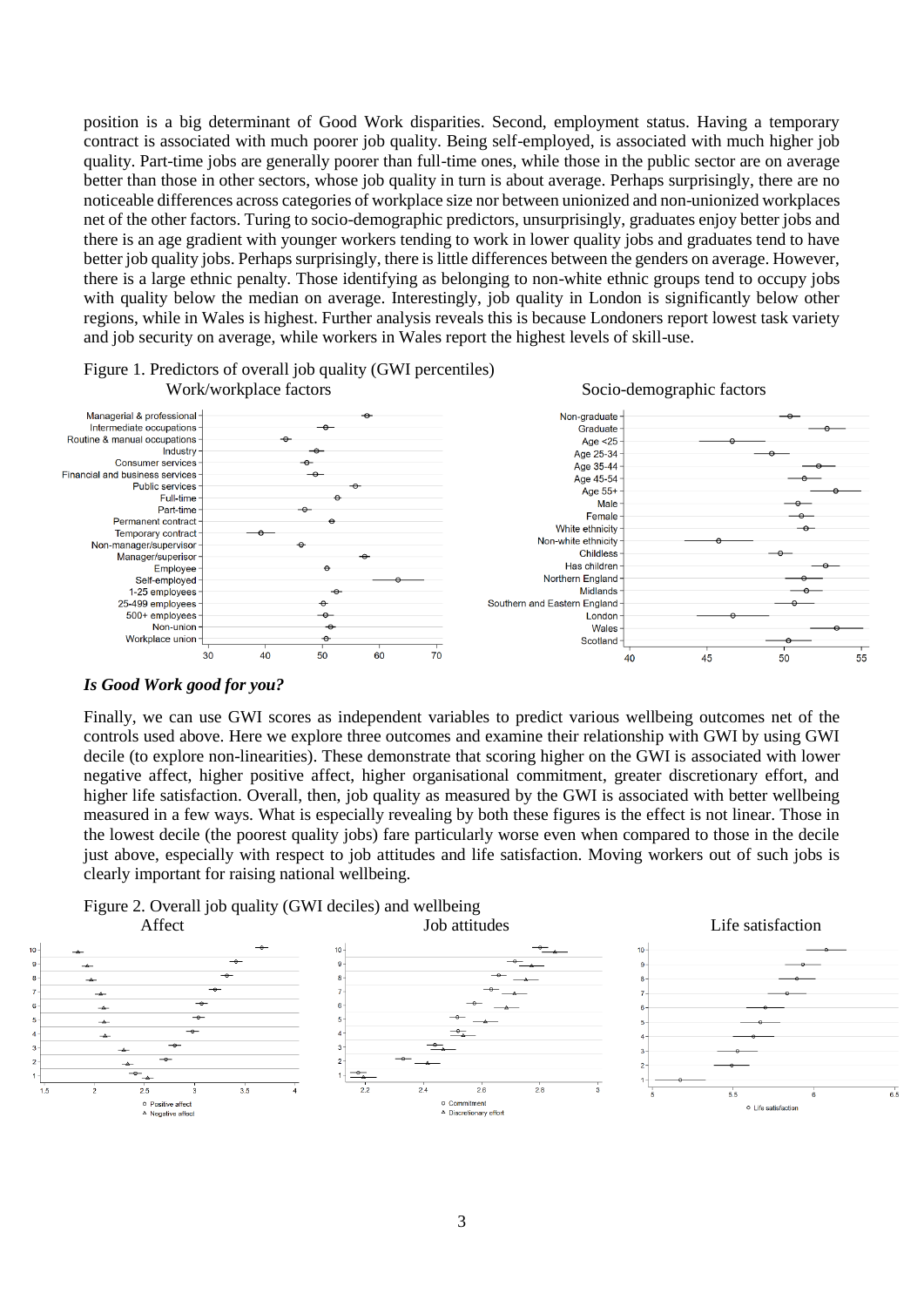## **APPENDIX**

| <b>Taylor Review</b><br>domains  | Good Work<br>indicators    | Question wording                                                                                                                                                                                                                                                                                                   | Coding scheme                                                                                                                                               | Years available                                   |
|----------------------------------|----------------------------|--------------------------------------------------------------------------------------------------------------------------------------------------------------------------------------------------------------------------------------------------------------------------------------------------------------------|-------------------------------------------------------------------------------------------------------------------------------------------------------------|---------------------------------------------------|
| Wages                            | Hourly pay                 | What is your usual gross pay before<br>deductions for tax, national insurance<br>and before any tax credits which you<br>may receive?<br>How many hours (per week) do you<br>work for that pay?                                                                                                                    | Gross pay<br>converted to<br>weekly pay<br>(deflated by the<br>CPI) then<br>divided by usual<br>number of hours<br>per week. Then<br>logarithm is<br>taken. | 1986, 1992,<br>1997, 2001,<br>2006, 2012,<br>2017 |
| Employment<br>quality            | Job security               | Do you think there is any chance at all<br>of you losing your job and becoming<br>unemployed in the next twelve<br>months?<br>1. Yes<br>2. No<br>From this card, how would you rate<br>the likelihood of this happening?<br>1. Very likely<br>2. Quite likely<br>3. Evens<br>4. Quite unlikely<br>5. Very unlikely | Coded ranging<br>from 0 (very<br>likely) to 4 (no<br>chance).                                                                                               | 1986, 1997,<br>2001, 2006,<br>2012, 2017          |
| <b>Education</b> and<br>training | Continuous<br>learning     | I am now going to read out a number<br>of statements about your job. For each<br>one, please tell me how much you<br>agree or disagree with the statement:<br>"My job requires that I keep learning<br>new things"<br>1. Strongly agree<br>2. Agree<br>3. Disagree<br>4. Strongly disagree                         | Coded ranging<br>from 0 (strongly<br>disagree) to 3<br>(strongly agree).                                                                                    | 1992, 2001,<br>2006, 2012,<br>2017                |
| Working<br>conditions            | Skill-use<br>opportunities | How much do you agree or disagree<br>with the following statement:<br>"In my current job I have enough<br>opportunity to use the knowledge and<br>skills that I have"<br>1. Strongly agree<br>2. Agree<br>3. Disagree<br>4. Strongly disagree                                                                      | Coded ranging<br>from 0 (strongly<br>disagree) to 3<br>(strongly agree).                                                                                    | 2001, 2006,<br>2012, 2017                         |
|                                  | Task variety               | How much variety is there in your<br>job? Is there                                                                                                                                                                                                                                                                 | Coded ranging<br>from $0$ (none at                                                                                                                          | 1997, 2001,<br>2006, 2012,                        |

Table A1. The Good Work Index ingredients

all) to 3 (a great

2017

deal).

1. A great deal 2. Quite a lot 3. Some 4. A little 5. None at all